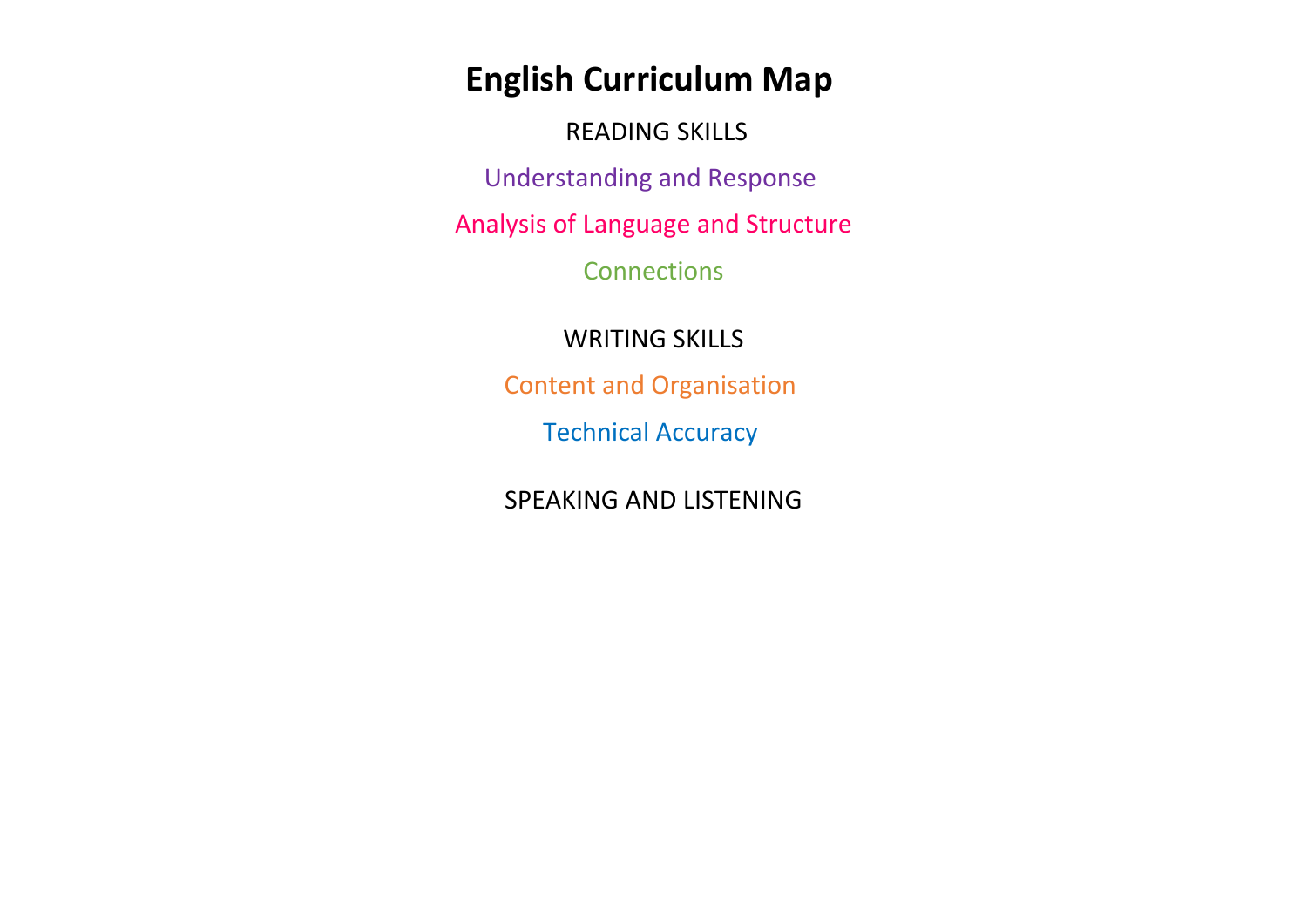|                                              | <b>Unit of Work</b>                                                     | Knowledge                                                                                                                                                                                                                                                                                                                                                                                                                 | <b>Skills</b>                                                                                                                                                            |
|----------------------------------------------|-------------------------------------------------------------------------|---------------------------------------------------------------------------------------------------------------------------------------------------------------------------------------------------------------------------------------------------------------------------------------------------------------------------------------------------------------------------------------------------------------------------|--------------------------------------------------------------------------------------------------------------------------------------------------------------------------|
| Year 7<br><b>Autumn</b><br>Term 1            | <b>Transition &amp;</b><br>Gothic<br><b>Narrative</b><br><b>Writing</b> | Revisit skills taught at KS2.<br>Introduction to 19th century texts with a focus on: genre, narrative, atmosphere and<br>$\bullet$<br>writer's use of language/structure.<br>Introduction to the gothic genre and how to write creatively in this genre.<br>$\bullet$                                                                                                                                                     | <b>WRITING SKILLS</b><br><b>Content and Organisation</b><br><b>Technical Accuracy</b><br>*reading skills and opportunities will be<br>embedded                           |
| Year 7<br>Autumn<br>Term 2                   | <b>Private</b><br>Peaceful by<br><b>Michael</b><br><b>Morpurgo</b>      | To learn about WW1 and its context.<br>$\bullet$<br>Develop an understanding of warfare including: conscription and insubordination.<br>$\bullet$<br>To develop skills of analysis in a variety of areas including themes, character and<br>language.                                                                                                                                                                     | <b>READING SKILLS</b><br><b>Understanding and Response</b><br>Analysis of Language and Structure<br>Connections<br>*writing skills and opportunities will be<br>embedded |
| Year 7<br><b>Spring</b><br>Term 1            | Shakespeare'<br>S<br><b>Romeo and</b><br><b>Juliet</b>                  | To understand the language of Shakespeare.<br>$\bullet$<br>To learn about the Elizabethan period.<br>$\bullet$<br>Analysis of themes, dramatic methods and character.                                                                                                                                                                                                                                                     | <b>READING SKILLS</b><br><b>Understanding and Response</b><br>Analysis of Language and Structure<br>Connections<br>*writing skills and opportunities will be<br>embedded |
| Year 7<br><b>Spring</b><br>Term <sub>2</sub> | <b>Introduction</b><br>to Poetry                                        | Develop an interest in poetry with opportunities for students to write their own poems.<br>$\bullet$<br>Looking at music to engage you in the study of poetry.<br>$\bullet$<br>Introduction to poetic devices focusing on language (e.g metaphor) and structural<br>$\bullet$<br>methods (e.g enjambment).                                                                                                                | <b>READING SKILLS</b><br><b>Understanding and Response</b><br>Analysis of Language and Structure<br>Connections<br>*writing skills and opportunities will be<br>embedded |
| Year 7<br><b>Summer</b><br>Term 1            | <b>Stone Cold by</b><br><b>Robert</b><br><b>Swindells</b>               | Develop an understanding of the late 20 <sup>th</sup> Century and how this compares to today.<br>$\bullet$<br>Learn about themes of social injustice and prejudice.<br>Analysis of themes, character, narrative voice and writer's intentions.<br>$\bullet$                                                                                                                                                               | <b>READING SKILLS</b><br><b>Understanding and Response</b><br>Analysis of Language and Structure<br>Connections<br>*writing skills and opportunities will be<br>embedded |
| Year 7<br><b>Summer</b><br>Term <sub>2</sub> | <b>Adventure</b><br><b>Comics</b>                                       | Students study a variety of Non-Fiction text types (e.g letter, speech or article).<br>$\bullet$<br>Develop an understanding of audience and purpose.<br>Form their own opinions and work on the development of their grammatical skills in<br>$\bullet$<br>their own writing.<br>The speaking and listening assessment will allow you to build on your character and<br>$\bullet$<br>resilience when speaking in public. | <b>WRITING SKILLS</b><br><b>Content and Organisation</b><br><b>Technical Accuracy</b><br>SPEAKING AND LISTENING<br>*reading skills and opportunities will be<br>embedded |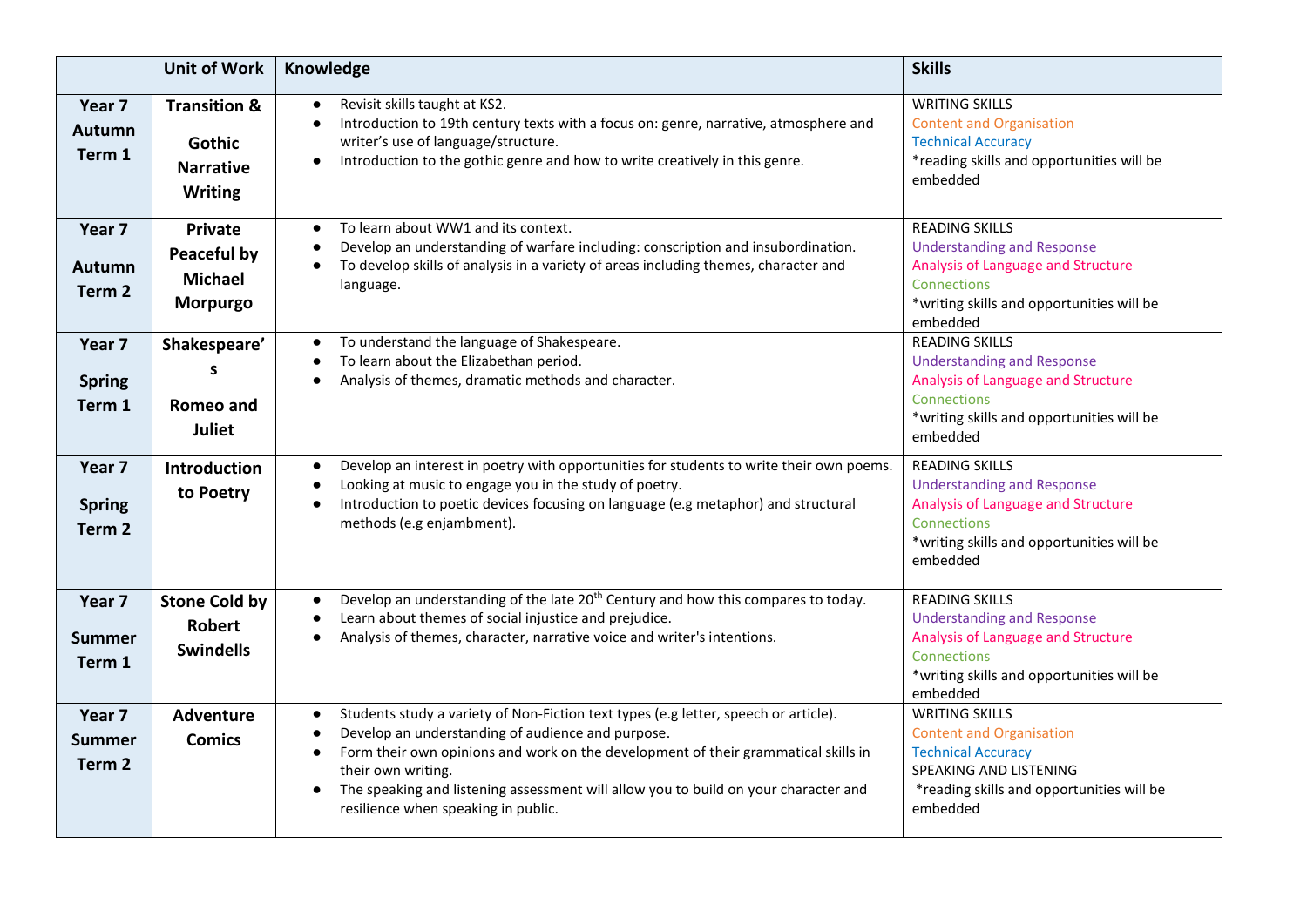| Year/Term                                       | <b>Unit of Work</b>                                                                     | <b>Knowledge</b>                                                                                                                                                                                                                                                                                                                                                                                                       | <b>Skills</b>                                                                                                                                                            |
|-------------------------------------------------|-----------------------------------------------------------------------------------------|------------------------------------------------------------------------------------------------------------------------------------------------------------------------------------------------------------------------------------------------------------------------------------------------------------------------------------------------------------------------------------------------------------------------|--------------------------------------------------------------------------------------------------------------------------------------------------------------------------|
| Year 8<br><b>Autumn</b><br>Term 1               | <b>Blood</b><br><b>Brothers by</b><br><b>Willy Russell</b>                              | Students will develop an understanding of the 1950's.<br>Students will analyse the themes of the play with a particular focus on the social<br>inequalities that existed at this time.<br>Students will develop your analysis of themes, character and language.                                                                                                                                                       | <b>READING SKILLS</b><br><b>Understanding and Response</b><br>Analysis of Language and Structure<br>Connections<br>*writing skills and opportunities will be<br>embedded |
| Year 8<br><b>Autumn</b><br>Term <sub>2</sub>    | <b>Refugee Boy</b><br>by Benjamin<br>Zephaniah                                          | Students will read about what it is like to be a refugee.<br>$\bullet$<br>Students will gain an understanding of culture, war, separation and relationships.<br>$\bullet$<br>The focus will be on developing creative writing skills using the text for inspiration.                                                                                                                                                   | <b>WRITING SKILLS</b><br><b>Content and Organisation</b><br><b>Technical Accuracy</b><br>SPEAKING AND LISTENING<br>*reading skills and opportunities will be<br>embedded |
| Year 8<br><b>Spring 1</b>                       | <b>Culture</b><br>Poetry                                                                | Opportunities to write creatively and descriptively about their understanding of the poem.<br>$\bullet$<br>Students will focus on poetry from around the world to enable them to learn about other<br>cultures.<br>Students will continue to develop their knowledge of poetic devices focusing on language<br>and structural methods to develop their analysis of writer's methods and intentions.                    | <b>READING SKILLS</b><br><b>Understanding and Response</b><br>Analysis of Language and Structure<br>Connections<br>*writing skills and opportunities will be<br>embedded |
| Year 8<br><b>Spring</b><br>Term 2               | Shakespeare's<br><b>Twelfth Night</b>                                                   | Students will familiarise themselves with the language of Shakespeare and the context of<br>$\bullet$<br>this time period.<br>Students will develop their understanding of the Elizabethan period.<br>Students will analyse themes of gender and identity, dramatic methods and the analysis of<br>writer's intentions.                                                                                                | <b>READING SKILLS</b><br><b>Understanding and Response</b><br>Analysis of Language and Structure<br>Connections<br>*writing skills and opportunities will be<br>embedded |
| Year 8<br><b>Summer</b><br>Term 1               | <b>Sherlock</b><br><b>Holmes by</b><br><b>Arthur Conan</b><br><b>Doyle</b>              | Learn about the context of the 19th century<br>Students will develop their understanding of the vocabulary used in the 19th Century.<br>Skills of analysis that are to be developed include: the analysis of themes, character and<br>writer's intentions.                                                                                                                                                             | <b>READING SKILLS</b><br><b>Understanding and Response</b><br>Analysis of Language and Structure<br>Connections<br>*writing skills and opportunities will be<br>embedded |
| <b>Y8</b><br><b>Summer</b><br>Term <sub>2</sub> | <b>Revision of</b><br><b>Themes</b><br>through Non-<br><b>Fiction</b><br><b>Writing</b> | Students will read and learn to write a letter, speech and article.<br>$\bullet$<br>Develop an understanding of audience and purpose.<br>$\bullet$<br>Students will formulate their own opinions and develop their grammatical skills in their<br>writing.<br>The speaking and listening assessment will encourage students to express their thoughts,<br>rationalise ideas and express their feelings and viewpoints. | <b>WRITING SKILLS</b><br><b>Content and Organisation</b><br><b>Technical Accuracy</b><br>SPEAKING AND LISTENING<br>*reading skills and opportunities will be<br>embedded |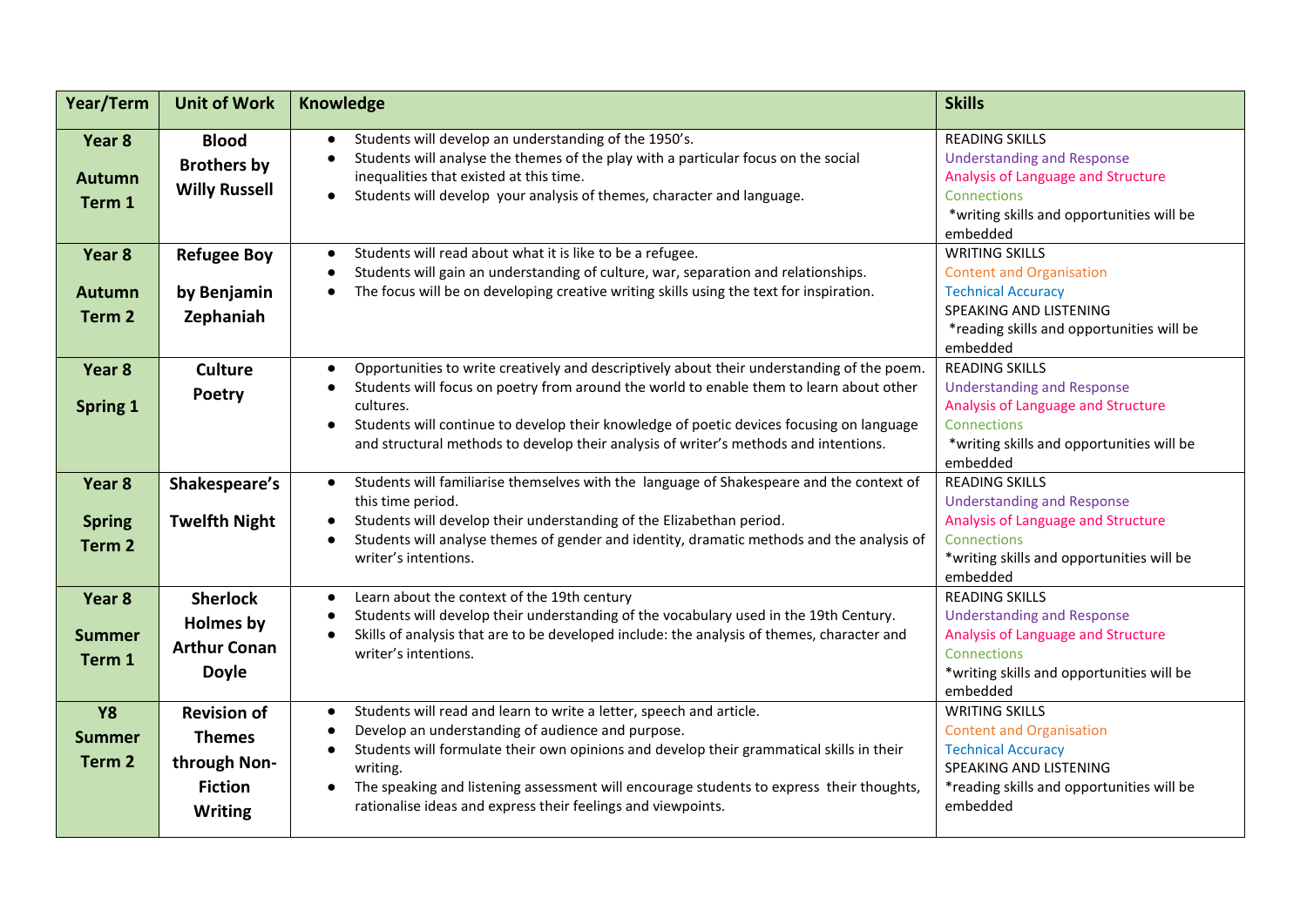| Year/Term                                    | <b>Unit of Work</b>                                      | Knowledge                                                                                                                                                                                                                                                                                                                                                                                                                                                                                                  | <b>Skills</b>                                                                                                                                                                                                                 |
|----------------------------------------------|----------------------------------------------------------|------------------------------------------------------------------------------------------------------------------------------------------------------------------------------------------------------------------------------------------------------------------------------------------------------------------------------------------------------------------------------------------------------------------------------------------------------------------------------------------------------------|-------------------------------------------------------------------------------------------------------------------------------------------------------------------------------------------------------------------------------|
| Year 9<br><b>Autumn</b><br>Term 1            | Of Mice and Men<br>by John<br><b>Steinbeck</b>           | Develop an understanding of discrimination in 20th century America focusing on racism, ableism,<br>$\bullet$<br>sexism and ageism.<br>Students will reflect on these issues allowing them to formulate their own opinion on the text.<br>$\bullet$<br>Students will develop their analysis of writer's methods in relation to language and structure.<br>$\bullet$                                                                                                                                         | <b>READING SKILLS</b><br><b>Understanding and Response</b><br>Analysis of Language and Structure<br>Connections<br>*writing skills and opportunities will be embedded                                                         |
| Year 9<br><b>Autumn</b><br>Term 2            | <b>Conflict Poetry</b>                                   | Develop their interest in poetry through different forms of conflict.<br>$\bullet$<br>Opportunities for students to write creatively and descriptively about their understanding of the<br>$\bullet$<br>poem.<br>To develop knowledge of poetic devices focusing on language and structural methods, whilst<br>$\bullet$<br>also continuing to develop their analysis of writer's methods and intentions.                                                                                                  | <b>WRITING SKILLS</b><br><b>Content and Organisation</b><br><b>Technical Accuracy</b><br>SPEAKING AND LISTENING<br>*reading skills and opportunities will be embedded                                                         |
| Year 9<br><b>Spring</b><br>Term 1            | <b>Politics: Non-</b><br><b>Fiction Writing</b>          | To encourage and develop their interest in politics by learning about parliament, government,<br>$\bullet$<br>dictatorship and democracy.<br>Students will develop an understanding of audience and purpose.<br>$\bullet$<br>Students will continue to develop the authenticity of their non-fiction writing discussing current<br>$\bullet$<br>issues in society.<br>Students will learn how to express your thoughts, rationalise their ideas and express their<br>$\bullet$<br>feelings and viewpoints. | <b>READING SKILLS</b><br><b>Understanding and Response</b><br>Analysis of Language and Structure<br>Connections<br><b>AND</b><br><b>WRITING SKILLS</b><br><b>Content and Organisation</b><br><b>Technical Accuracy</b>        |
| Year 9<br><b>Spring</b><br>Term <sub>2</sub> | 19th Century<br>Literature                               | Further develop their understanding of the 19th century and its vocabulary.<br>$\bullet$<br>Skills of analysis that are to be developed include: the analysis of themes, character and writer's<br>intentions.<br>Students will also develop their descriptive writing using the vocabulary and inspired themes<br>$\bullet$<br>from the 19th Century texts they have read.                                                                                                                                | <b>WRITING SKILLS</b><br><b>Content and Organisation</b><br><b>Technical Accuracy</b><br><b>AND</b><br><b>READING SKILLS</b><br><b>Understanding and Response</b><br>Analysis of Language and Structure<br><b>Connections</b> |
| Year 9<br><b>Summer</b><br>Term 1            | <b>A Christmas Carol</b><br>by Charles<br><b>Dickens</b> | Students will focus on reading and understanding 'A Christmas Carol'<br>$\bullet$<br>Continue to develop their understanding of the 19th Century.<br>$\bullet$<br>Students will develop skills of analysis that include: analysis of themes, character and writer's<br>$\bullet$<br>intentions. They are also required to make connections across the text.                                                                                                                                                | <b>READING SKILLS</b><br><b>Understanding and Response</b><br>Analysis of Language and Structure<br>Connections<br>*writing skills and opportunities will be<br>embedded                                                      |
| Year 9<br><b>Spring</b><br>Term <sub>2</sub> | Shakespeare's<br><b>Macbeth</b>                          | Students will focus on reading and understanding 'Macbeth'.<br>$\bullet$<br>Students will learn about the Jacobean period.<br>$\bullet$<br>Students will analyse a variety of themes, in particular the supernatural and the tragic hero,<br>$\bullet$<br>dramatic methods and the analysis of writer's intentions.<br>Students will also be required to make connections across the text.<br>$\bullet$                                                                                                    | <b>READING SKILLS</b><br><b>Understanding and Response</b><br>Analysis of Language and Structure<br>Connections<br>*writing skills and opportunities will be embedded                                                         |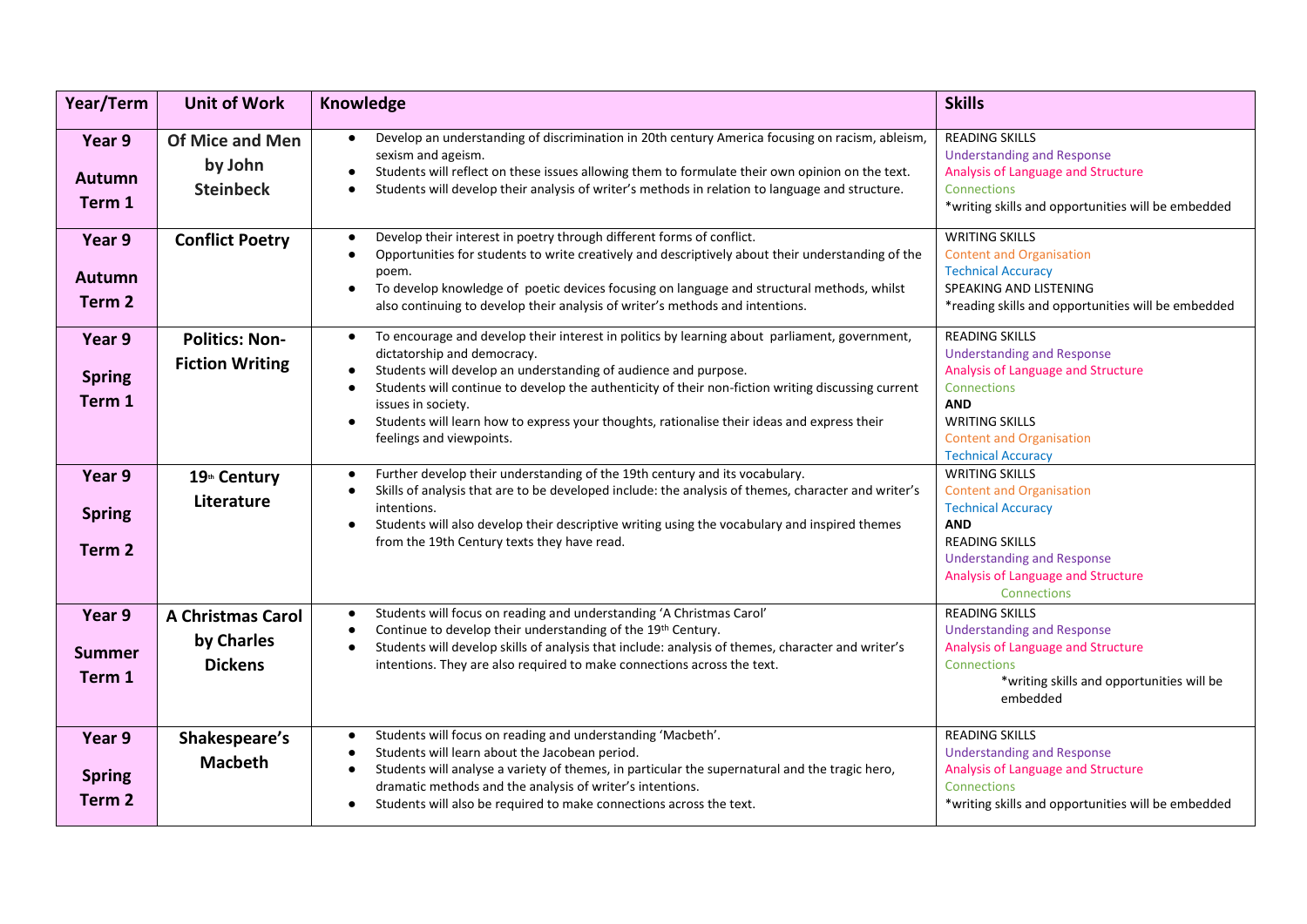| Year/Term                               | <b>Unit of Work</b>                         | Knowledge                                                                                                                                                                                                                                                                                 | <b>GCSE Assessment</b><br><b>Objectives</b>   |
|-----------------------------------------|---------------------------------------------|-------------------------------------------------------------------------------------------------------------------------------------------------------------------------------------------------------------------------------------------------------------------------------------------|-----------------------------------------------|
| <b>Y10</b><br><b>Autumn</b><br>Term 1   | <b>Unseen Poetry</b><br>&<br>P and C Poetry | Introduction to how to approach an unseen poem covering a variety of themes (e.g race, poverty) and recapping<br>poetic techniques (e.g. simile, enjambment).                                                                                                                             | Literature AO1,<br>AO2, AO3                   |
| Interleaving                            | A Christmas Carol<br>&<br>Macbeth           | Guided exam practice, recapping studied texts, focusing on how to write effective introductions, viewing the text<br>as a construct and looking at model responses.                                                                                                                       | Literature AO1,<br>AO2, AO3                   |
| <b>Y10</b><br><b>Autumn</b><br>Term 2   | Power and Conflict Poetry                   | Introducing the theme of 'Power and Conflict' through the study of 15 poems. We will look at poems related to<br>topics such as war, power, nature and will be cross comparing poems.                                                                                                     | Literature AO1,<br>AO2, AO3                   |
| Interleaving                            | Unseen, A Christmas Carol<br>and Macbeth    | Recapping studied texts focusing on guided exam practice, improving our exposure to exam questions through<br>teacher modelling of exam annotations and answers, and opportunities to write extended responses, improving<br>our endurance for writing and confidence in exam conditions. | Literature AO1,<br>AO2, AO3                   |
| <b>Y10</b><br><b>Spring</b><br>Term 1   | Macbeth and<br>A Christmas Carol            | Revision unit improving our deeper understanding of 'Macbeth' and 'A Christmas Carol' focusing on themes in the<br>texts (e.g ambition) and practicing exam questions.                                                                                                                    | Literature AO1,<br>AO2, AO3 and<br>AO4        |
| Interleaving                            | Power & Conflict and Unseen<br>Poetry       | Recapping studied texts focusing on guided exam practice, improving our exposure to exam questions through<br>teacher modelling of exam annotations and answers, and opportunities to write extended responses, improving<br>our endurance for writing and confidence in exam conditions. | Literature AO1,<br>AO2, AO3                   |
| <b>Y10</b><br><b>Spring 2</b><br>Term 1 | An Inspector Calls                          | Introduction to the modern play of 'An Inspector Calls' looking closely at the context of the Edwardian era, plot<br>and understanding of characters.                                                                                                                                     | Literature AO1,<br>AO2, AO3 and<br><b>AO4</b> |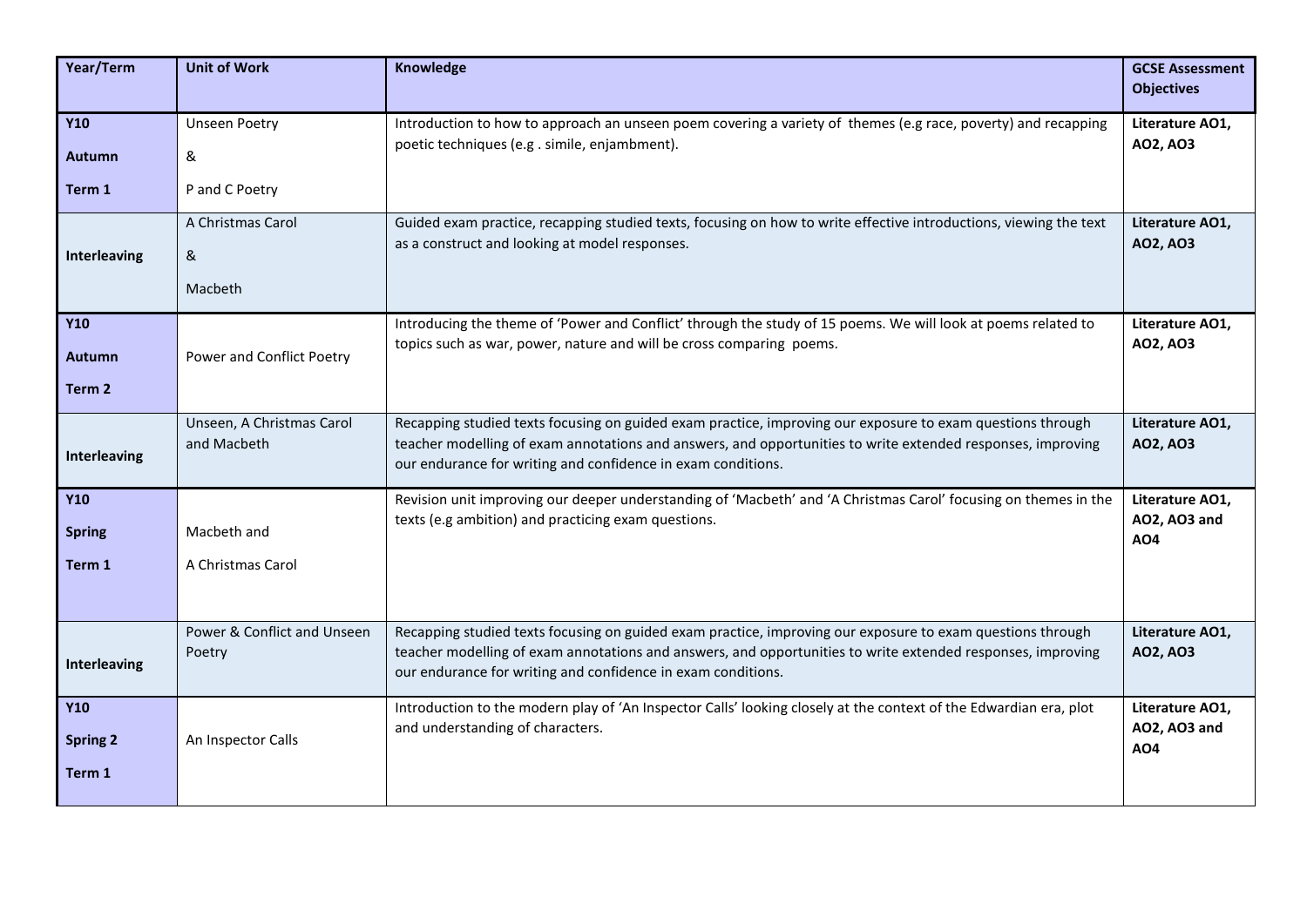| Interleaving                         | Power & Conflict, Unseen,<br>Macbeth and A Christmas<br>Carol | Recapping studied texts focusing on guided exam practice, improving our exposure to exam questions through<br>teacher modelling of exam annotations and answers, and opportunities to write extended responses, improving<br>our endurance for writing and confidence in exam conditions.                                                        | Literature AO1,<br>AO2, AO3                    |
|--------------------------------------|---------------------------------------------------------------|--------------------------------------------------------------------------------------------------------------------------------------------------------------------------------------------------------------------------------------------------------------------------------------------------------------------------------------------------|------------------------------------------------|
| <b>Y10</b><br>Summer<br>Term 1       | English Language Paper 1                                      | Reading extracts from novels and answering reading questions which focus on the following:<br>Q1- List four things<br>Q2- Language analysis<br>Q3 - Structure analysis<br>Q4 - Statement analysis agree/disagree in relation to the text                                                                                                         | Language AO1,<br>AO2, AO3, AO4,<br>AO5 and AO6 |
|                                      |                                                               | Then, using this understanding to write a narrative or descriptive piece (Q5).                                                                                                                                                                                                                                                                   |                                                |
| Interleaving                         | All Literature units                                          | Recapping studied texts focusing on guided exam practice, improving our exposure to exam questions through<br>teacher modelling of exam annotations and answers, and opportunities to write extended responses, improving<br>our endurance for writing and confidence in exam conditions.                                                        | Literature AO1,<br>AO2, AO3                    |
| <b>Summer Term</b><br>$\overline{2}$ | English Language Paper 2<br>& Speaking and Listening          | Reading extracts from novels and answering reading questions which focus on the following:<br>Q1 - True or False Statements<br>Q2 - Summary of key point between two texts<br>Q3 - Language analysis<br>Q4- Comparison of writer's viewpoints<br>Then, using this understanding to write our own non-fiction text presenting our viewpoint (Q5). | Language AO1,<br>AO2, AO3, AO4,<br>AO5 and AO6 |
| <b>Interleaving</b>                  | All Literature units                                          | Recapping studied texts focusing on guided exam practice, improving our exposure to exam questions through<br>teacher modelling of exam annotations and answers, and opportunities to write extended responses, improving<br>our endurance for writing and confidence in exam conditions.                                                        | Literature AO1,<br>AO2, AO3                    |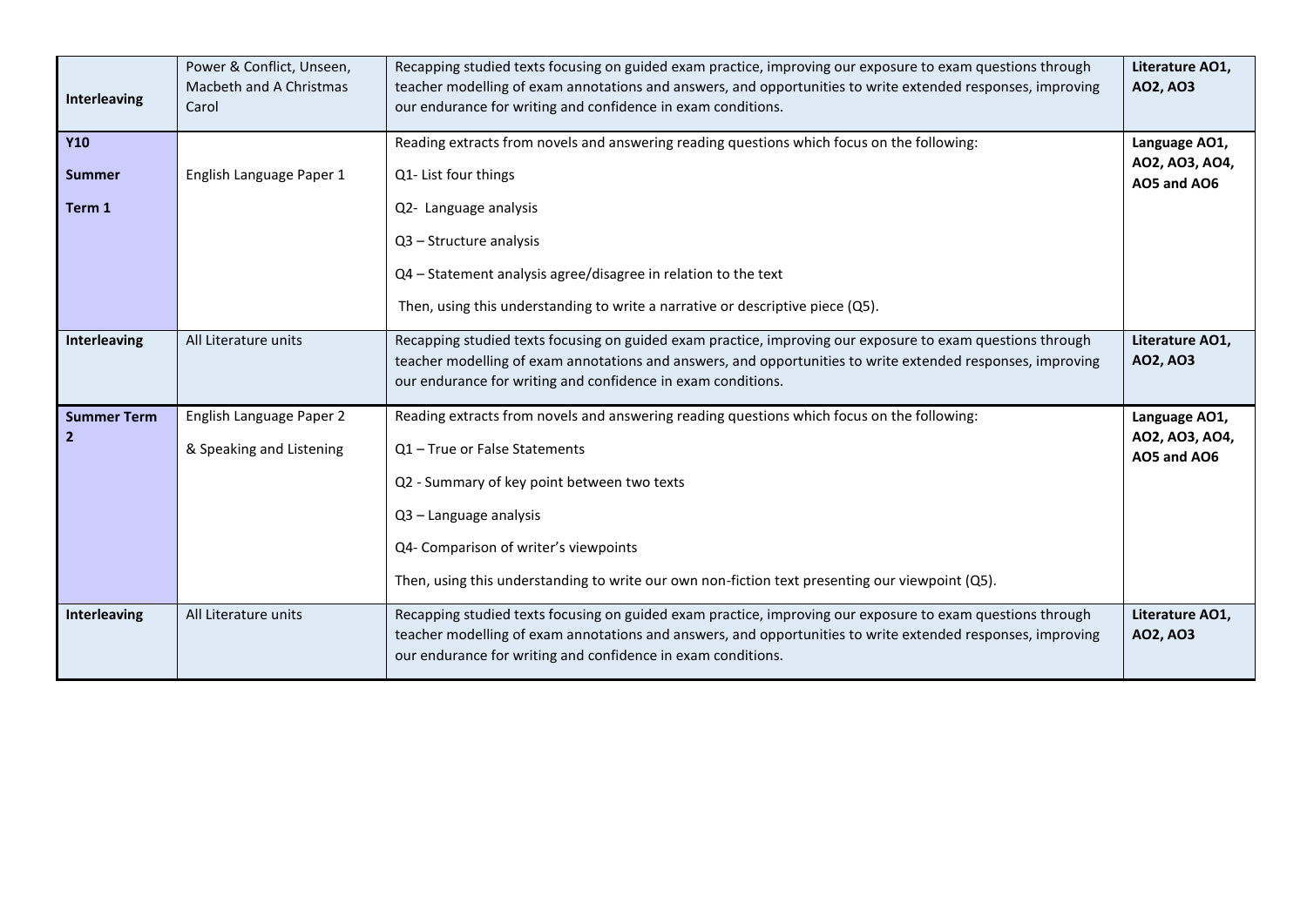| Year/Term                             | <b>Unit of Work</b>                                 | <b>Knowledge</b>                                                                                                                                                                                                                                                                                                                                                                                           | <b>GCSE Assessment</b><br><b>Objectives</b>    |
|---------------------------------------|-----------------------------------------------------|------------------------------------------------------------------------------------------------------------------------------------------------------------------------------------------------------------------------------------------------------------------------------------------------------------------------------------------------------------------------------------------------------------|------------------------------------------------|
| <b>Y11</b><br><b>Autumn</b><br>Term 1 | English<br>Literature<br>Paper 2                    | Revision of English Literature Paper 2 revisiting 'An Inspector Calls', 'Power and Conflict Poetry' and 'Unseen<br>Poetry'. This term will provide a focus on developing understanding of wider themes and character questions.                                                                                                                                                                            | Literature AO1,<br>AO2, AO3 and AO4            |
| Interleaving                          | English<br>Language<br>Paper 1<br>Question 4 &<br>5 | Recapping high mark questions focusing on guided exam practice to improve exposure to exam questions, teacher<br>modelling of exam annotations and answers to improve endurance for writing and confidence in exam conditions.<br>Q4 - Statement analysis agree/disagree in relation to the text<br>Q5 - Write a narrative or descriptive piece                                                            | Language AO1,<br>AO2, AO3, AO4,<br>AO5 and AO6 |
| <b>Y11</b><br><b>Autumn</b><br>Term 2 | English<br>Literature<br>Paper 1                    | Revision of English Literature Paper 1 revisiting 'Macbeth' and 'A Christmas Carol'. This term will provide a focus on<br>developing understanding of wider themes and character questions.                                                                                                                                                                                                                | Literature AO1,<br>AO2, AO3 and AO4            |
| <b>Interleaving</b>                   | English<br>Language<br>Paper 2<br>Question 4 &<br>5 | Recapping high mark questions focusing on guided exam practice to improve exposure to exam questions, teacher<br>modelling of exam annotations and answers to improve endurance for writing and confidence in exam conditions.<br>Q4- Comparison of writer's viewpoints<br>Q5 - Write our own non-fiction text presenting our viewpoint                                                                    | Language AO1,<br>AO2, AO3, AO4,<br>AO5 and AO6 |
| <b>Y11</b><br><b>Spring</b><br>Term 1 | English<br>Language<br>Paper 2                      | Revision of English Language exposing students to a wider range of extracts from both the 19 <sup>th</sup> and 21st century.<br>Reading the viewpoints of writers in non-fiction texts and answering reading questions which focus on the<br>following:<br>Q1 - True or False Statements<br>Q2 - Summary of key point between two texts<br>Q3 - Language analysis<br>Q4- Comparison of writer's viewpoints | Language AO1,<br>AO2, AO3, AO4,<br>AO5 and AO6 |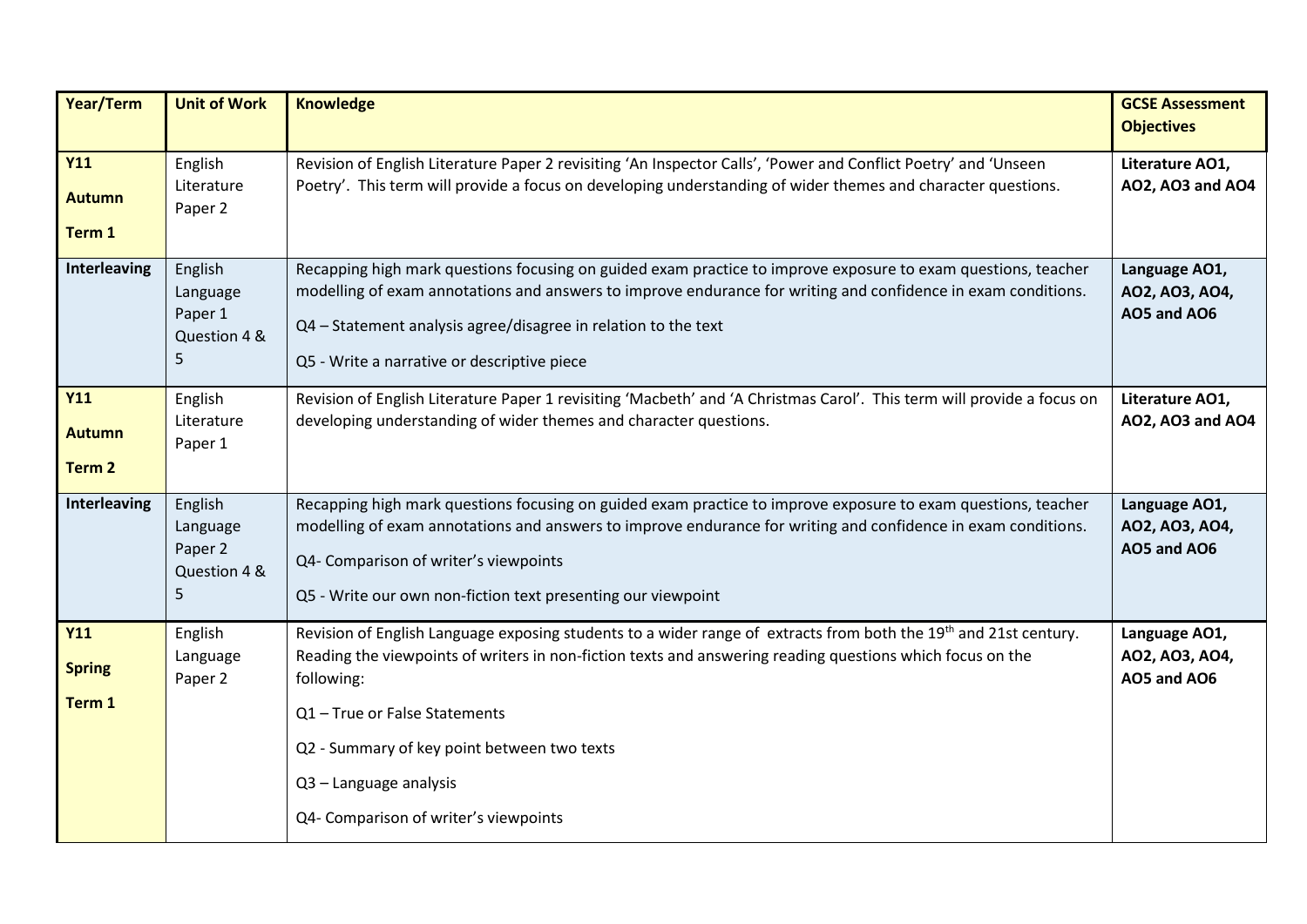|                                                |                                                         | Then, using this understanding to write our own non-fiction text presenting our viewpoint (Q5).                                                                                                                                                                                                                                                                                                                                                                 |                                                      |
|------------------------------------------------|---------------------------------------------------------|-----------------------------------------------------------------------------------------------------------------------------------------------------------------------------------------------------------------------------------------------------------------------------------------------------------------------------------------------------------------------------------------------------------------------------------------------------------------|------------------------------------------------------|
| <b>Interleaving</b>                            | GAPS in<br>Literature<br>using data                     | Recapping studied texts focusing on guided exam practice to improve exposure to exam questions, teacher<br>modelling of exam annotations and answers to improve endurance for writing and confidence in exam conditions.                                                                                                                                                                                                                                        | Language AO1,<br>AO2, AO3, AO4,<br>AO5 and AO6       |
| Y11<br><b>Spring</b><br>Term <sub>2</sub>      | English<br>language<br>Paper 1                          | Revision of English Language exposing students to a wider range of fictional extracts practicing both reading and<br>writing skills. Reading extracts from novels and answering reading questions which focus on the following:<br>Q1- List four things<br>Q2- Language analysis<br>Q3 - Structure analysis<br>Q4 - Statement analysis agree/disagree in relation to the text<br>Then, using this understanding to write a narrative or descriptive piece (Q5). | Language AO1,<br>AO2, AO3, AO4,<br>AO5 and AO6       |
|                                                | GAPS in<br>Literature<br>using data                     | Recapping studied texts focusing on guided exam practice to improve exposure to exam questions, teacher<br>modelling of exam annotations and answers to improve endurance for writing and confidence in exam conditions.<br>This term will focus on reading extracts from novels and developing answers to questions based on inference,<br>language, structure and evaluation of the writer. Then, using this understanding to write creatively.               | Language AO1,<br>AO2, AO3, AO4,<br>AO5 and AO6       |
| <b>Y11</b><br><b>Summer</b><br>Term 1          | <b>LITERATURE</b><br><b>REVISION</b><br><b>LANGUAGE</b> | Focus based on data:<br>Focus based on data:                                                                                                                                                                                                                                                                                                                                                                                                                    | Literature AO1,<br>AO2, AO3 and AO4<br>Language AO1, |
|                                                | <b>REVISION</b>                                         |                                                                                                                                                                                                                                                                                                                                                                                                                                                                 | AO2, AO3, AO4,<br>AO5 and AO6                        |
| Y11<br><b>Summer</b><br><b>Terms</b><br>Term 2 | <b>LITERATURE</b><br><b>REVISION</b>                    | <b>Revision and Exams</b>                                                                                                                                                                                                                                                                                                                                                                                                                                       |                                                      |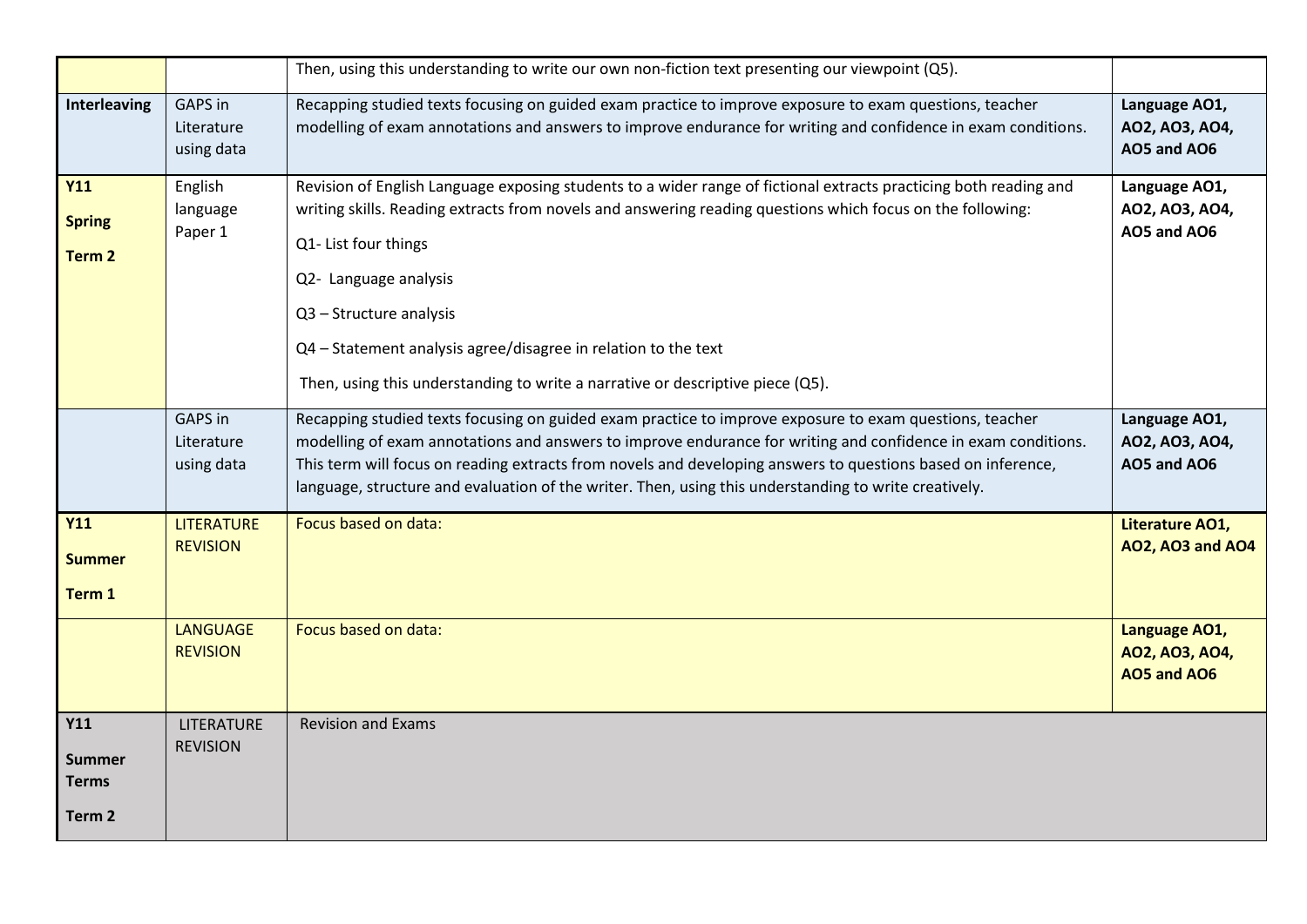#### **Appendix –**

## **Literature Assessment Objectives for GCSE**

- **AO1:** Read, understand and respond to texts. Students should be able to:
- maintain a critical style and develop an informed personal response
- use textual references, including quotations, to support and illustrate interpretations.
- **AO2:** Analyse the language, form and structure used by a writer to create meanings and effects, using relevant subject terminology where appropriate.
- **AO3:** Show understanding of the relationships between texts and the contexts in which they were written.
- **AO4:** Use a range of vocabulary and sentence structures for clarity, purpose and effect, with accurate spelling and punctuation.

#### **Language Assessment Objectives for GCSE**

#### **SECTION A: READING**

Assessment Objectives

### **AO1**

∙ Identify and interpret explicit and implicit information and ideas.

∙ Select and synthesise evidence from different texts.

# **AO2**

∙ Explain, comment on and analyse how writers use language and structure to achieve effects and influence readers, using relevant subject terminology to support their views.

### **AO3**

∙ Compare writers' ideas and perspectives, as well as how these are conveyed, across two or more texts.

### **AO4**

∙ Evaluate texts critically and support this with appropriate textual references.